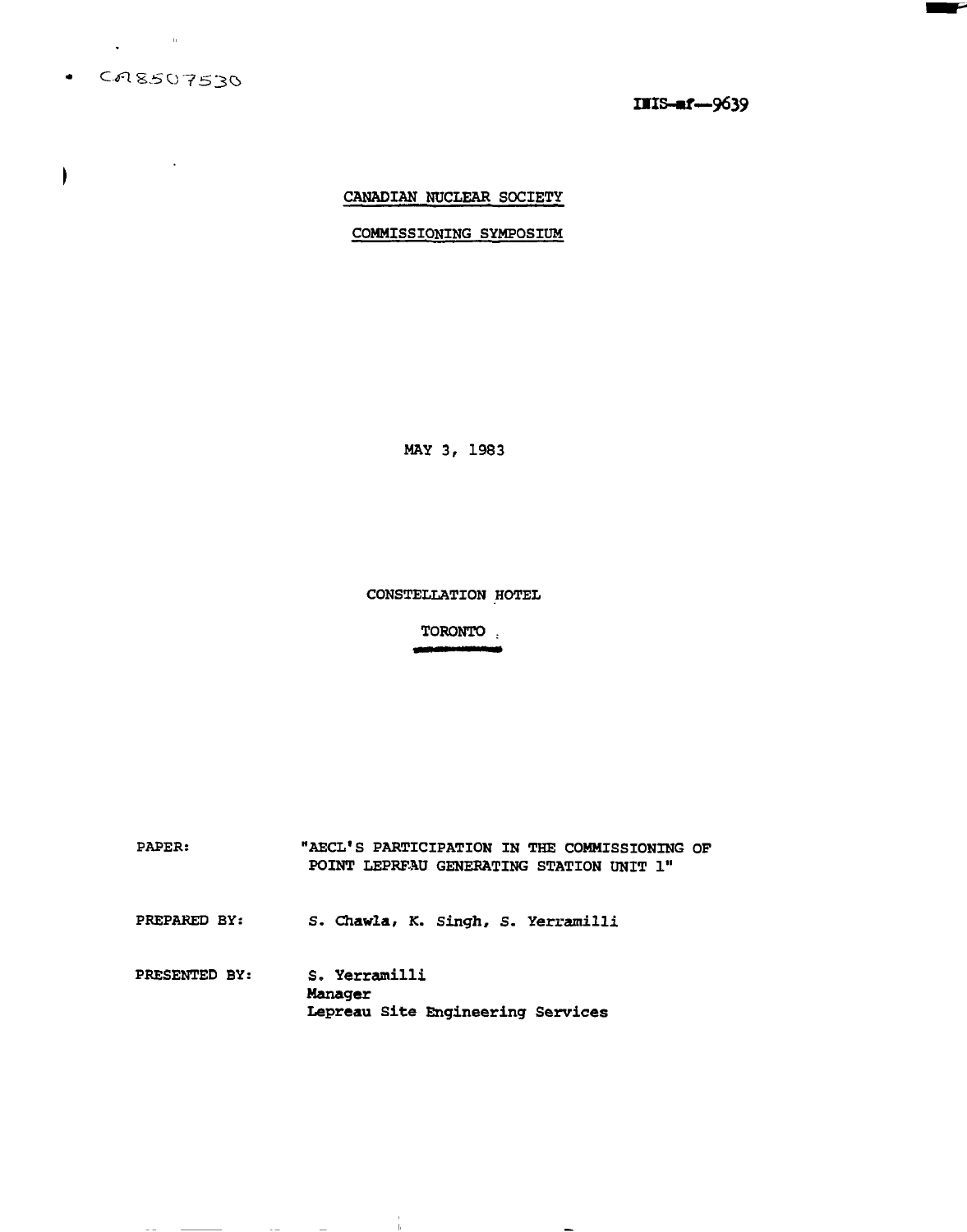# OUTLINE

 $\ensuremath{\mathsf{t}}$ 

- 1.0 INTRODUCTION
- 2.0 COMMISSIONING OVERVIEW
- 3.0 AECL PARTICIPATION IN THE COMMISSIONING PROGRAM
	- 3.1 Engineering and Technical Assistance
		- 3.1.1 Site Change Approvals<br>3.1.2 Commissioning Liaison
	- $3.2$ 
		- $3.2.1$ Direct Commissioning Work
		- 3.2.2 Technical Co-ordination of Commissioning Program<br>3.2.3 Commissioning Program Management
		- Commissioning Program Management

 $\overline{\phantom{a}}$ 

- 3.2.3 Commissioning Program Management 3.3 Other Services
	- 3.3.1 D\_O Upgrader
	- 3.3.2 Initial Fuel Loading
	- 3.3.3 Physics Support (Commissioning and Analysis)
- 4.0 TOTAL EFFORT
- 5.0 SUMMARY

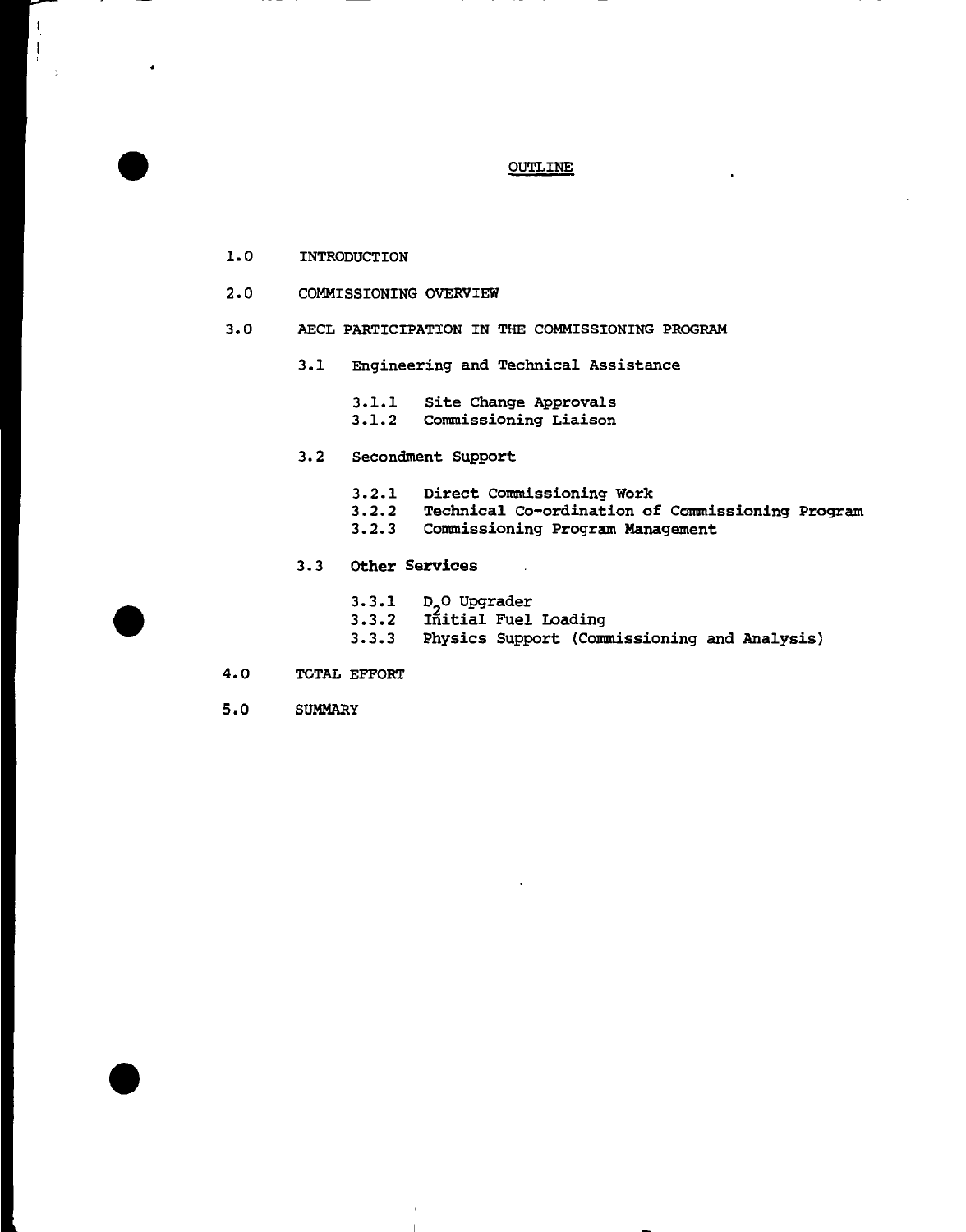# LIST OF FIGURES

- Figure 1 Station Progress to Full Power
- Figure 2 Organizational Chart for Point Lepreau Project
- Figure 3 Unit 1 Overall Site Program
- Figure 4 Organization
- Figure 5 Major Systems Commissioned with AECL Assistance at Site
- Figure 6 AECL Commissioning Support (Technical)
- Figure 7 Number of AECL Staff Seconded to NBEPC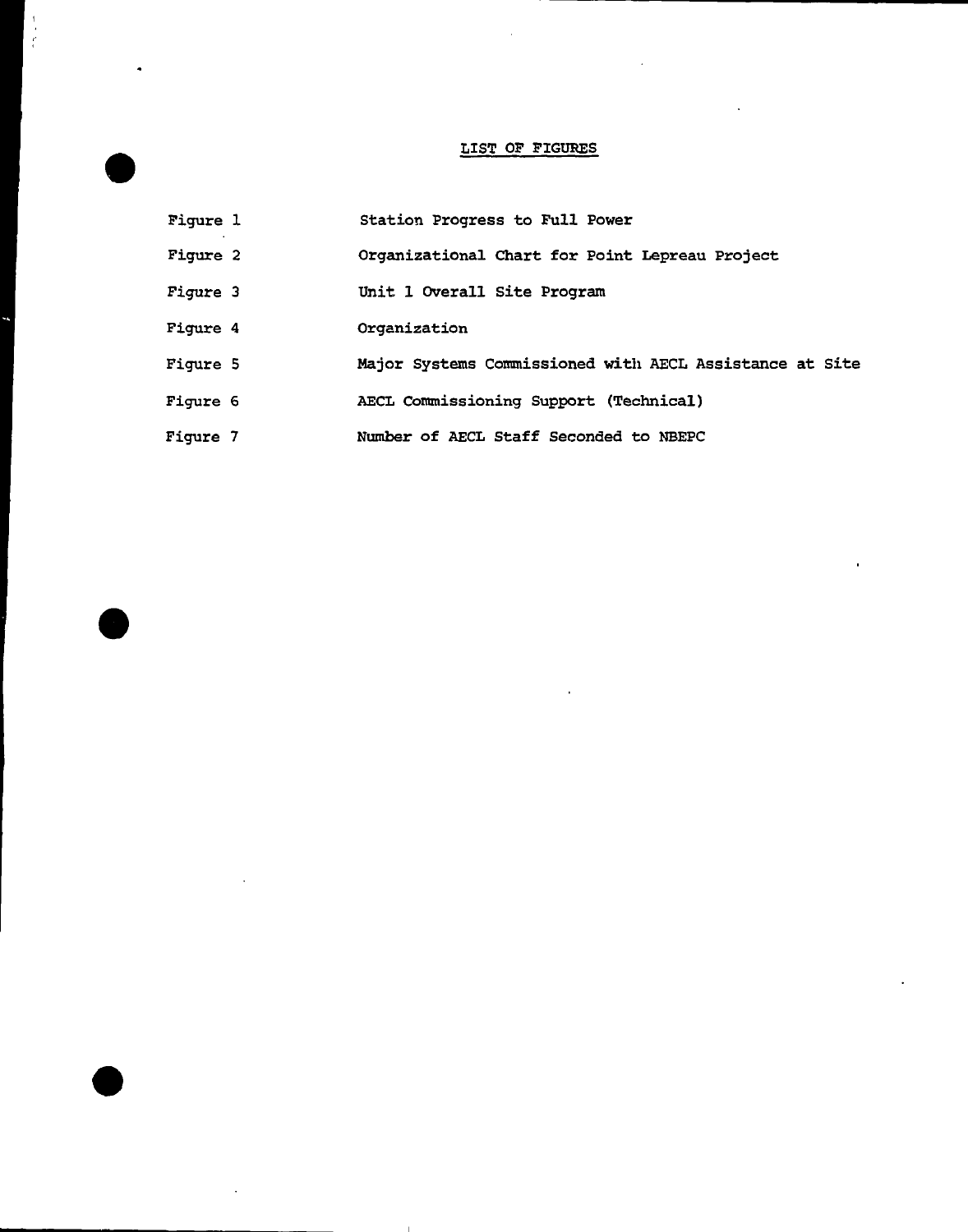#### 1.0 INTRODUCTION

A major milestone in the history of CANDU nuclear reactors was reached on 1983 January 31 when New Brunswick Electric Power Commission (NBEPC) declared the Point Lepreau Generating Station, Unit 1 to be "in service". Electricity was generated at the full rated output on 1983 March 27.

The unit's progress from criticality to full electrical output is depicted in Figure 1.

This paper focusses on only one aspect of the project - that of the Atomic Energy of Canada Limited's participation during the commissioning stage.

Responsibility for the design, supply, construction, testing, commissioning, and initial power operation was split between NBEPC, AECL, and Canatom as shown in the organizational chart for the Point Lepreau Project (Figure 2).

AECL acted in the role of engineer, designer, and supplier responsible to NBEPC and provided:

> The engineering services for the design of nuclear steam supply systems (NSSS);

procurement services for nuclear class process systems and associated instrumentation;

training of a number of NBEPC engineers and scientists, commissioning, and operating personnel;

engineering liaison during construction and commissioning to resolve problems related to AECL designs; and

staff to assist in resident engineering and commissioning services.

Engineering liaison, resident engineering, and commissioning services were the major areas in which AECL participated during the various phases of commissioning through to full power.

### 2.0 COMMISSIONING OVERVIEW

Generally speaking, the various stages of any commissioning program can be categorized as a review of requirements, preparation of test objectives, preparation of detailed procedures to accomplish these test objectives, review of test procedures by all parties involved in a test, scheduling of a test by the planning group, execution by the operating shifts to procedures prepared and assisted by the Commissioning team, and eventually the preparation of the commissioning reports.

 $\ldots$  /2

**J**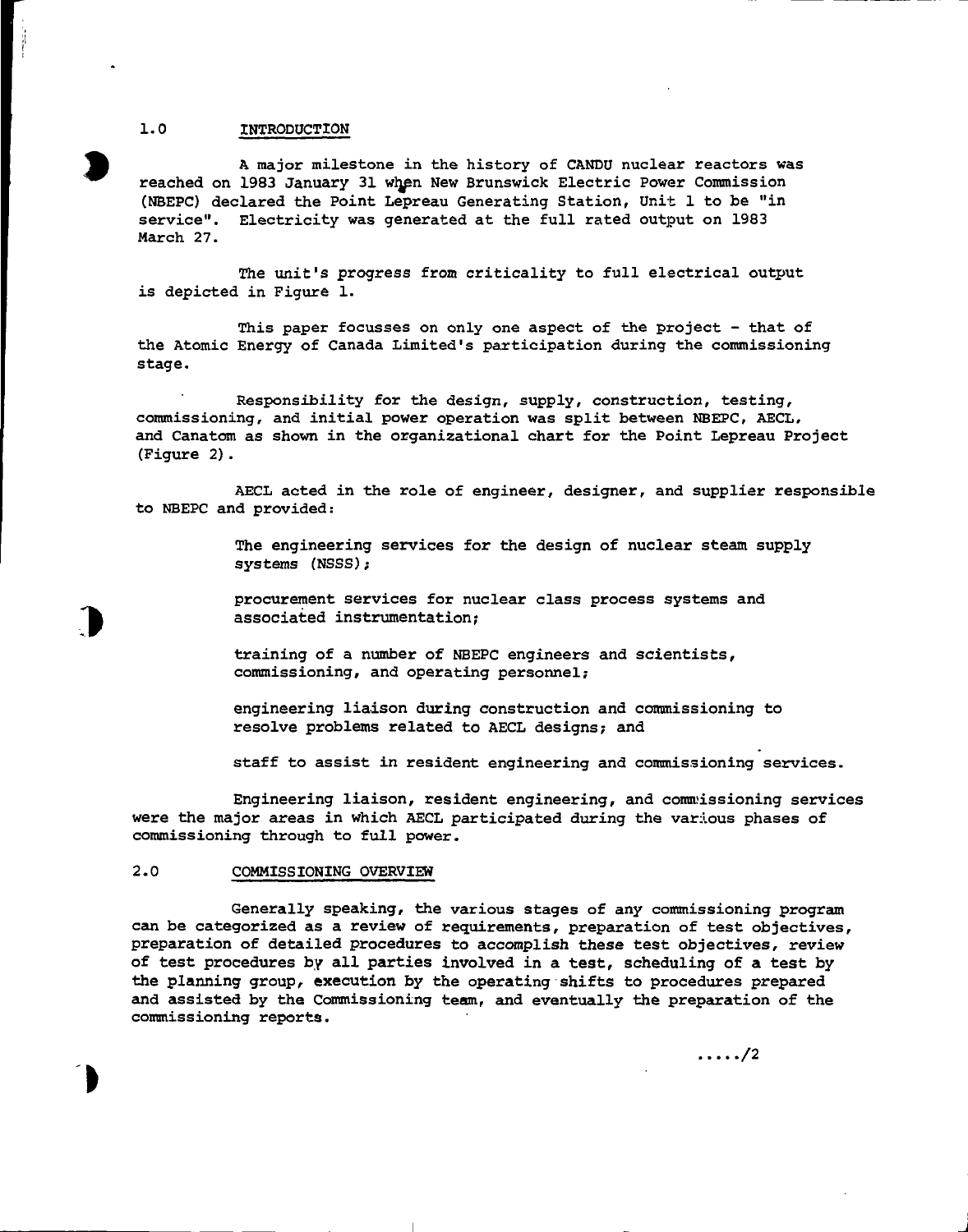For planning purposes, commissioning a CANDU station is normally divided into three phases:

> Phase A commissioning involves completion of all work in preparation for fuel loading and reactor criticality.

Phase B commissioning includes manual fuel loading through to criticality, and ends with performance tests for the reactor regulating and protective systems at low powers (less than 0.1% full power). The physics performance of the reactor is confirmed at this stage.

Phase C commissioning is the power run-up phase during which commissioning tests are carried out at increasing powers until full power operation is achieved.

Figure 3 depicts the overall site program from the start of construction through to full power.

## 3.0 AECL PARTICIPATION IN THE COMMISSIONING PROGRAM

AECL involvement in the commissioning program can be categorized as follows:

## 3.1 Engineering and Technical Assistance

Engineering and technical service and assistance was provided on an "on call" basis in the areas of NSSS, process and safety systems, and related electrical instrumentation and control systems, together with licensing assistance and inspection services. The assistance provided included

> problem solving, review of equipment performance, procurement of hardware, supporting analytical work, preparation and review of procedures, review and analysis of test data, the tuning of the design and analytical codes to the station's "as commissioned" conditions.

Assistance was also provided in the areas of start-up support and in the operation of the special physics test instruction, data collection and analysis.

AECL designers at Sheridan Park and Montreal offices were actively involved in the commissioning program and worked in close association with the Nuclear Operations Group. The policy of involving AECL designers and analysts in the commissioning program was consistently followed by NBEPC management. This involvement provided additional assurance that the commissioning would be carried out in a manner commensurate with design intent, and provided a feedback of commissioning information to the design engineers.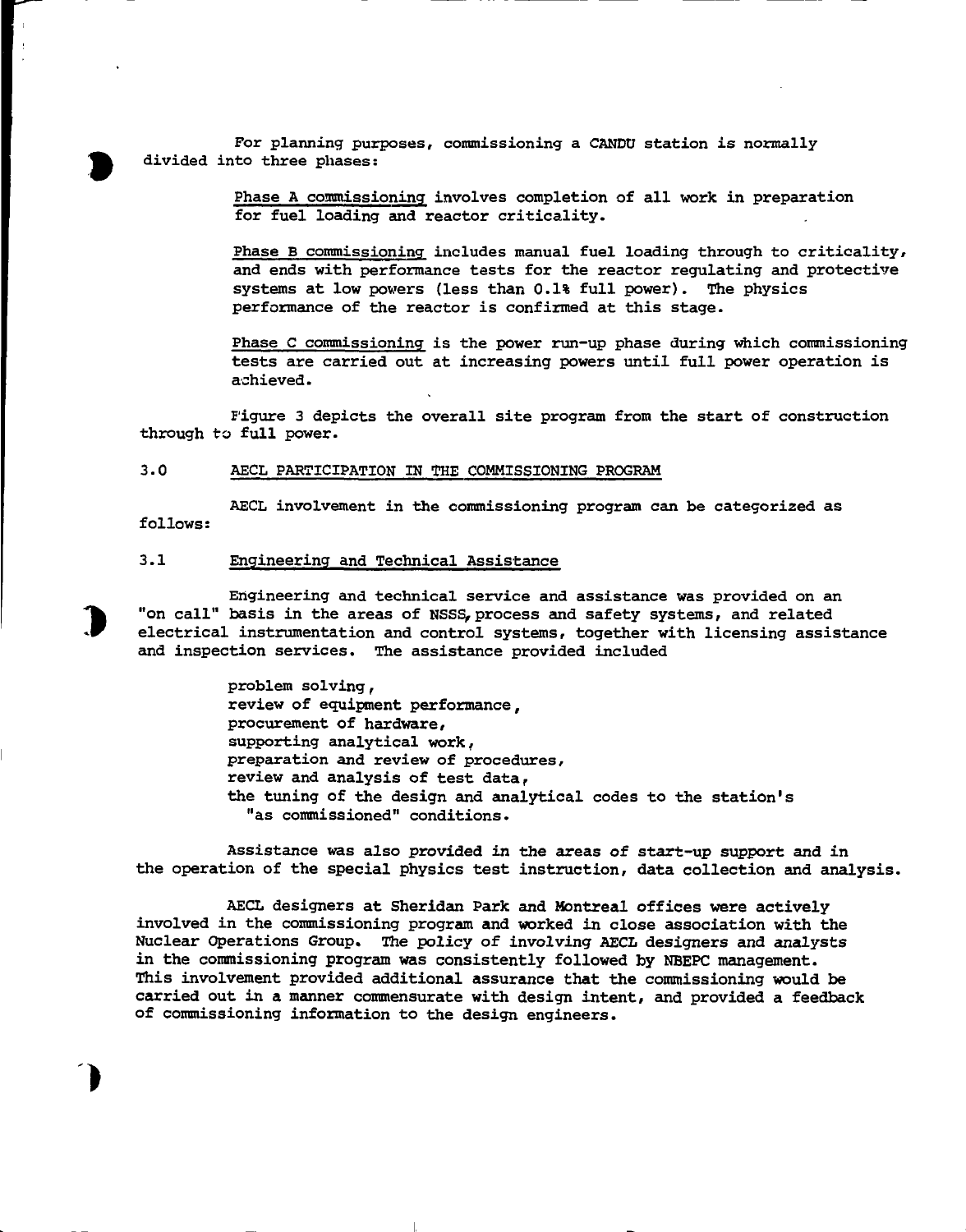Commissioning procedures were prepared by NBEPC to meet the design requirements for the verification of process design and safety analysis as outlined in the various design documents (i.e. design manuals, safety design matrices, safety reports, etc.). AECL designers provided a review of several Level 2 and Level 3 procedures for systems for which AECL had the design and supply responsibility, for example reactor physics and heat transport system specialists reviewed the commissioning test procedures for physics and reactor control and major commissioning tests such as heat transport stability, "crash cooldown" and thermosyphoning.

Designers were frequently consulted on various aspects of other significant commissioning tests. Some of the commissioning data, particularly in the area of reactor physics and thermo-hydraulics, was also analyzed by AECL.

Any changes to the basic design intent of the process systems resulting from the commissioning process were reviewed by the designers and formally accepted before they were incorporated at the station.

This service and assistance was made possible in three ways:

- 1. Sending design and other technical personnel as required by NBEPC/ for short terms (one day to two weeks) to Point Lepreau site to resolve problems and recommend appropriate modifications, without jeopardizing the design intent.
- 2. Arranging to carry out engineering modifications initiated either by NBEPC or AECL as a result of commissioning tests, but only after the impact of such changes on the safety design of the systems had been properly assessed.
- 3. Feedback of system and equipment modifications made or problems encountered on other CANDU stations.

#### 3.1.1 Site Change Approvals

As a part of the engineering assistance program, AECL design staff participated in the reviews and approval mechanism set for changes initiated by NBEPC during the commissioning phase on systems designed by AECL.

It was necessary as a part of the commissioning assurances to be provided to the AECB by the utility, that changes made at site to safety and safety related systems be reviewed and approved by AECL as the design authority.

# 3.1.2 Commissioning Liaison

Very close liaison with the Nuclear Operations Group site staff was necessary during the commissioning period as short turn-round time was crucial for problem solving.

This requirement was effectively met by setting up a team dedicated to providing commissioning liaison and assistance to the Nuclear Operations Group separate from the Project Engineering Manager as noted in Figure 4.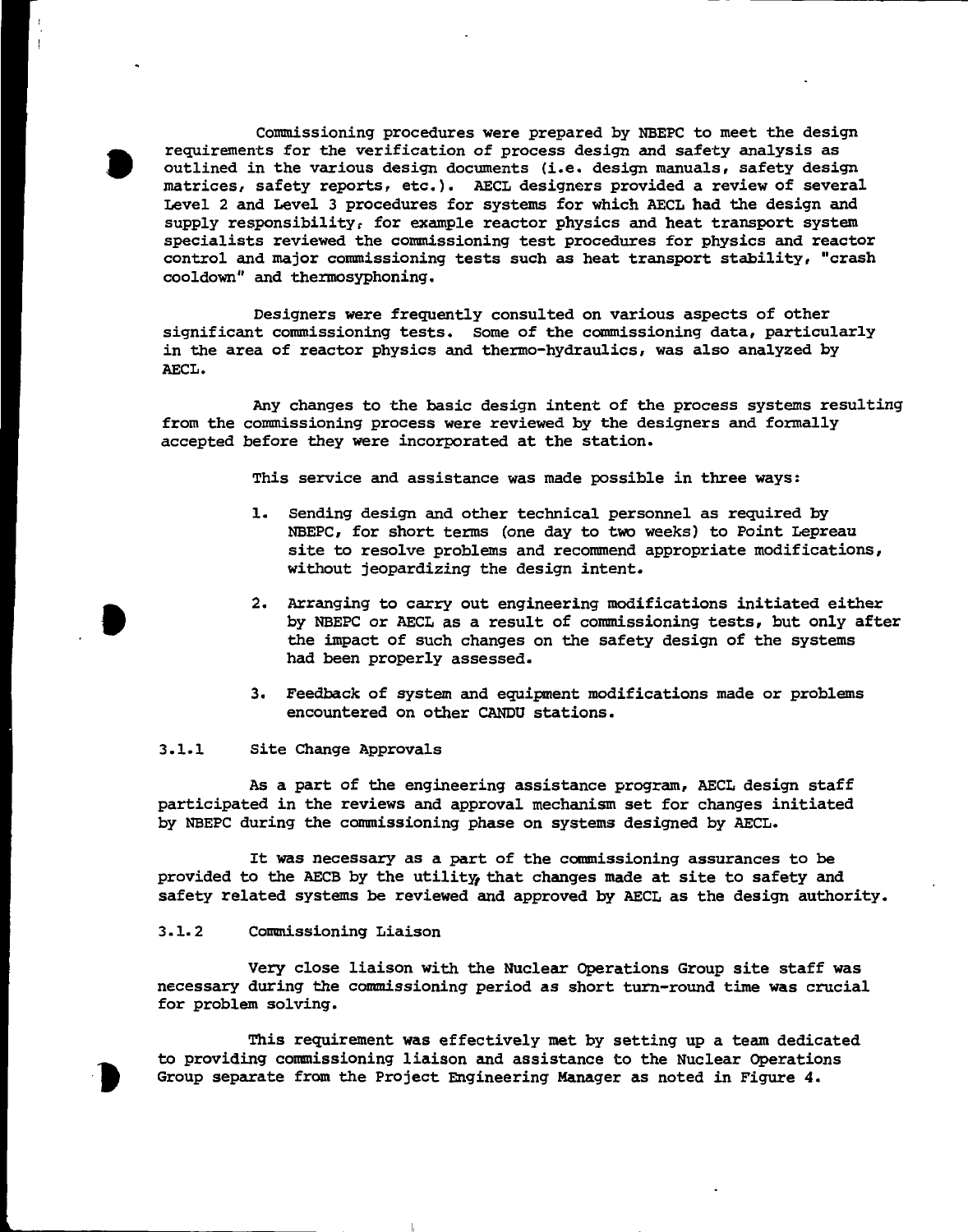## 3.2 Secondment Support

۸Ď

Technical personnel were seconded by AECL to NBEPC to work at site during the pre-commissioning and commissioning phases. Seconded technical staff were located full time at the plant site working under Nuclear Operations Group supervision on various NSSS and balance of plant systems commissioning and on the overall program co-ordination and program management.

These specialists had design background for the various process systems. They were able to propose tests to demonstrate system strengths and bring out any weaknesses for correction. Their participation is described below:

## 3.2.1 Direct Commissioning Work

Out of a total of approximately 200 systems, AECL seconded staff participated directly in the pre-commissioning and commissioning activities of approximately 85. The major systems commissioned with secondment support; are listed in Figure 5.

The activities associated with pre-commissioning and commissioning start with acceptance of turnover packages from construction, and finished with the turnover of systems to the Commissioning team.

## 3.2.2 Technical Co-ordination of Commissioning Program

Quite early in the program, technical co-ordinators were appointed to spearhead the advance planning for Phase B and Phase C commissioning. These co-ordinators were responsibile for the definition of the basic requirements of the commissioning program as outlined in the various design documents (such as design manuals, safety design matrices, safety reports, etc.) and based on the commissioning programs of previous CANDU stations.

AECL seconded staff were involved with the strategic planning and test co-ordination for the Phase B and Phase C commissioning program. Technical objectives for the various commissioning tests were outlined taking into account any known or anticipated licensing requirements. Appropriate input and review by all commissioning groups formed an essential part of this iterative process. Level 2 commissioning co-ordination procedures were the outcome of this process. These procedures, after review by the licensing authority, became the "reference" plans for Phases B and C.

Technical co-ordinators were also involved in reviewing the detailed commissioning procedures to ensure compliance with test objectives, and in identifying commissioning documentation requirements and co-ordinating submission of commissioning reports to the AECB. Test co-ordinators (different from technical co-ordinators were responsible for co-ordination of technical problems on a day to day basis.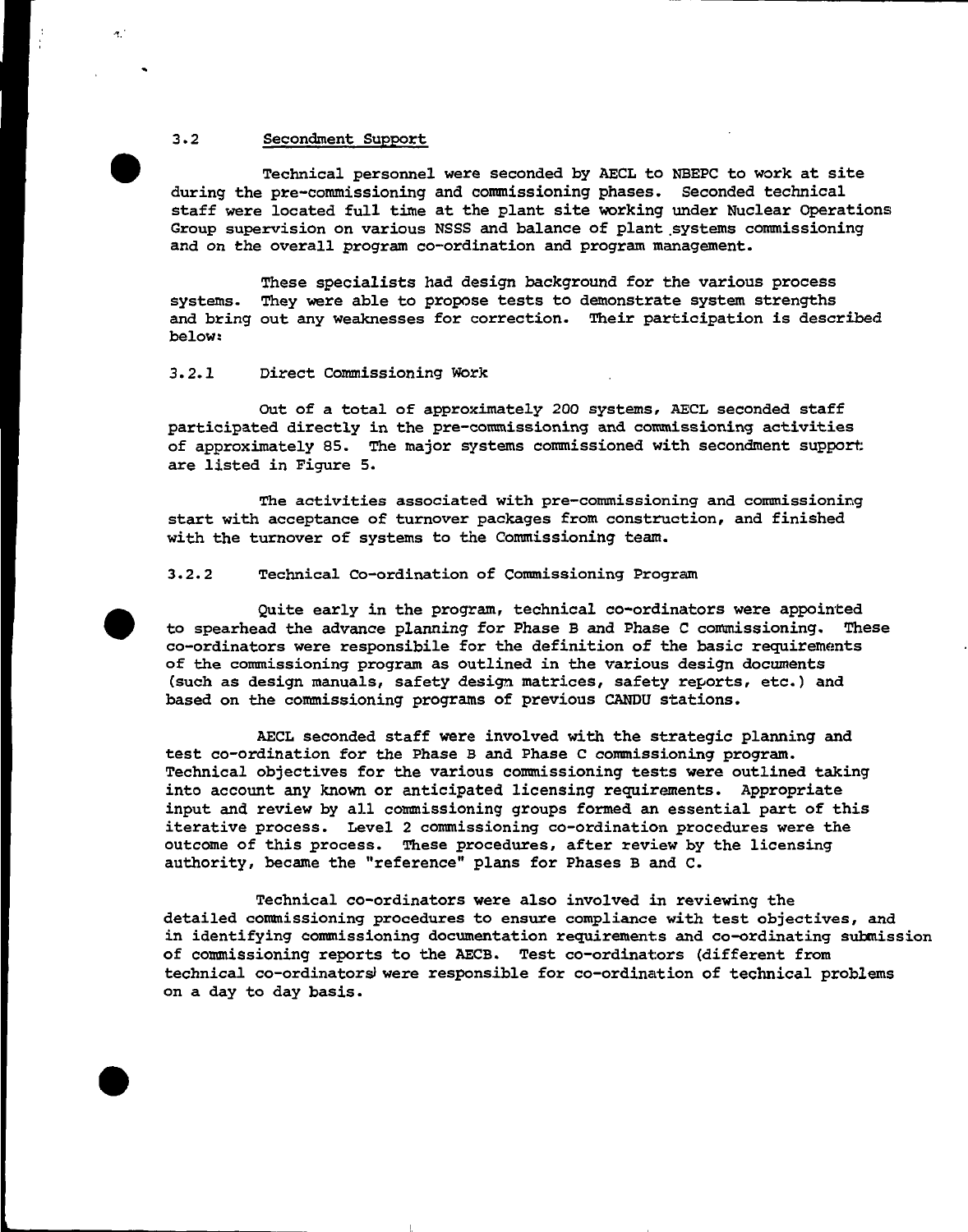## 3.2.3 Commissioning Program Management

Commissioning program management was given the task of defining achievement targets, establishing work priorities, allocating resources, monitoring progress and ensuring that road blocks to progress were removed. It was the responsibility of the program management group to modify the commissioning program on a daily basis to accommodate changing circumstances. AECL seconded staff also participated in the management of the commissioning program on a daily basis.

## 3.3 Other Services

# 3.3.1 D<sub>2</sub>O Upgrader

AECL carried out computer simulation studies to provide a guide to the system's capabilities so that the operators could easily determine the rates of feed to use at the various feed points for given top and bottom concentrations for the upgrader packed columns.

### 3.3.2 Initial Fuel Loading

The initial fuel loading was completed in less than nine days in two twelve-hour shifts. A forty member crew was involved in the fuel loading including twelve technicians from AECL Sheridan Park Engineering Laboratory.

#### 3.3.3 Physics Support {Commissioning and Analysis)

As noted earlier, AECL's services were made available to NBEPC throughout Phase B commissioning to contribute towards reactor criticality and subsequent reactor control and physics tests. The reactor physics specialists worked on shift with NBEPC commissioning team. This team was responsible for supporting the operating shift during startup and operation of the special physics test instrumentation and data collection. AECL also carried out detailed data analysis and simulation studies of physics data gathered during Phase B and Phase C physics tests. In addition, one physicist from AECL was attached full time to the commissioning group to participate in planning as well as the actual execution of the tests and preparation of commissioning reports.

### 4.0 TOTAL EFFORT

AECL's staff seconded to site worked a total of 63 manyears, which amounts to approximately 28% of NBEPC's Nuclear Operations Group's technical effort in the same period. This figure does not include management, administrative, maintenance, and field operations activities necessary in the total commissioning effort. The total commissioning support in terms of man-years worked both by staff at AECL offices and by the seconded staff is given in Figure 6.

Figure 7 lists the number of AECL staff seconded to Point Lepreau site since 1978. Secondment periods ranged from a few days to over three years.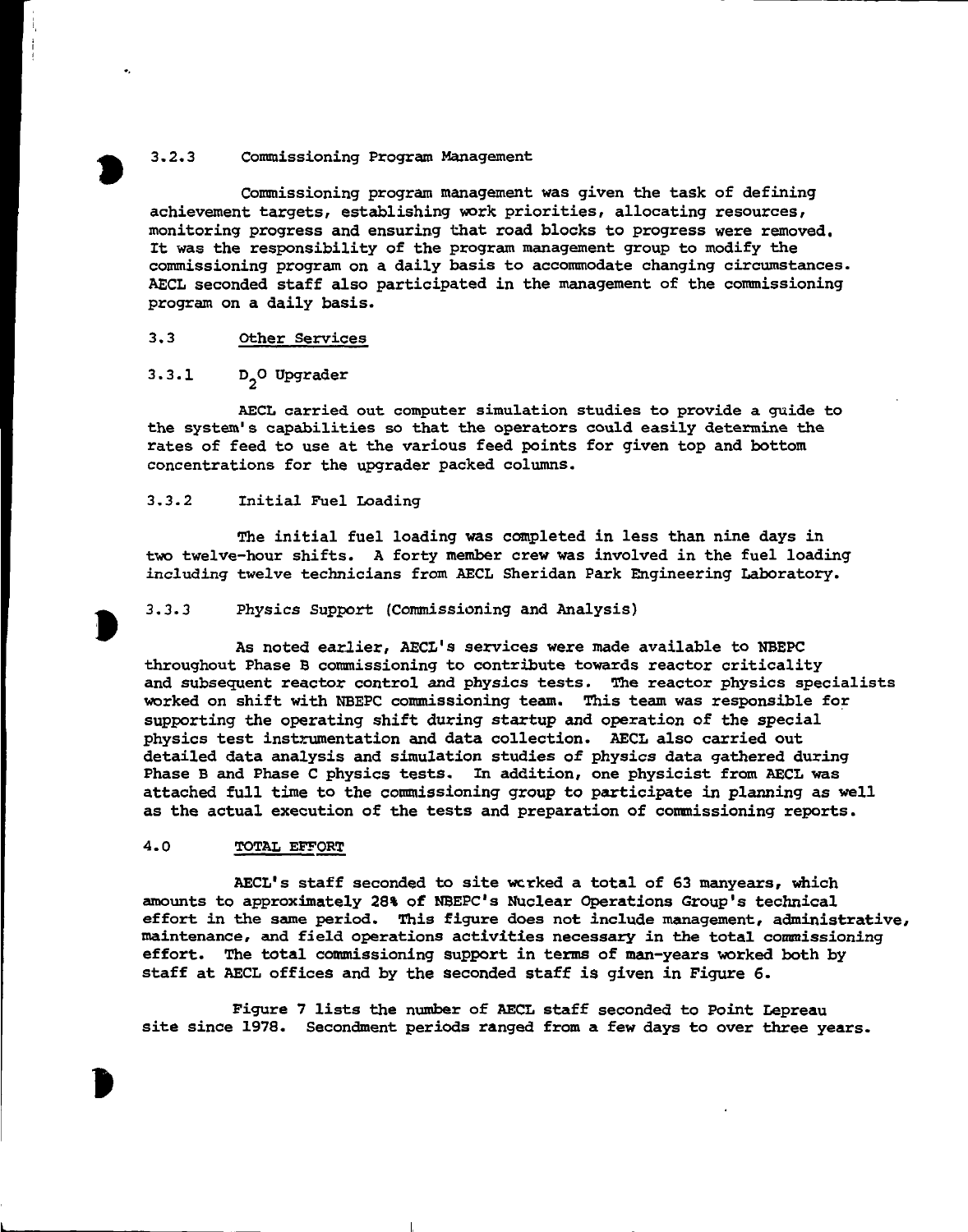## 5.0 SUMMARY

İ

In summary, AECL's support to Point Lepreau during the commissioning program has been in the form of:

> Seconded staff for commissioning program management, preparation of commissioning procedures, and hands-on commissioning of several systems.

Analysis of test results.

Engineering service for problem solving and modifications.

Design engineering for changes and additions.

Procurement of urgently needed parts and materials.

Technological advice.

Review of operational limits.

Interpretation of design manuals and assistance with and preparation of submissions to regulatory authorities.

Development of equipment and procedures for inspection and repairs.

The above, together with AECL's experience in the commissioning of other 600 MWe stations, Douglas Point, and Ontario Hydro stations, provides AECL with a wide range of expertise for providing Operating Station Support Services for CANDU stations.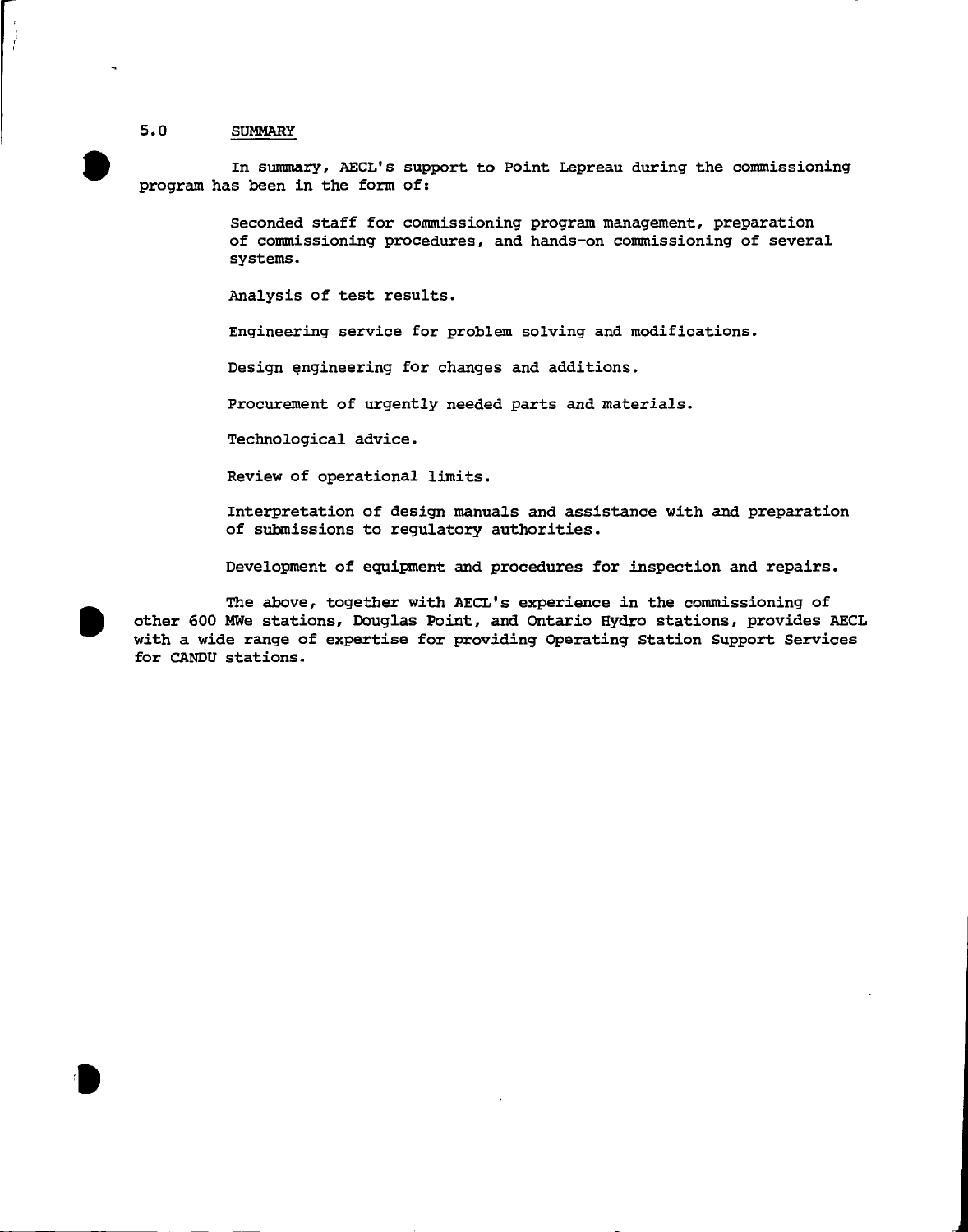

 $\sim$ 

FIGURE 1 CANDU STATION PERFORMANCE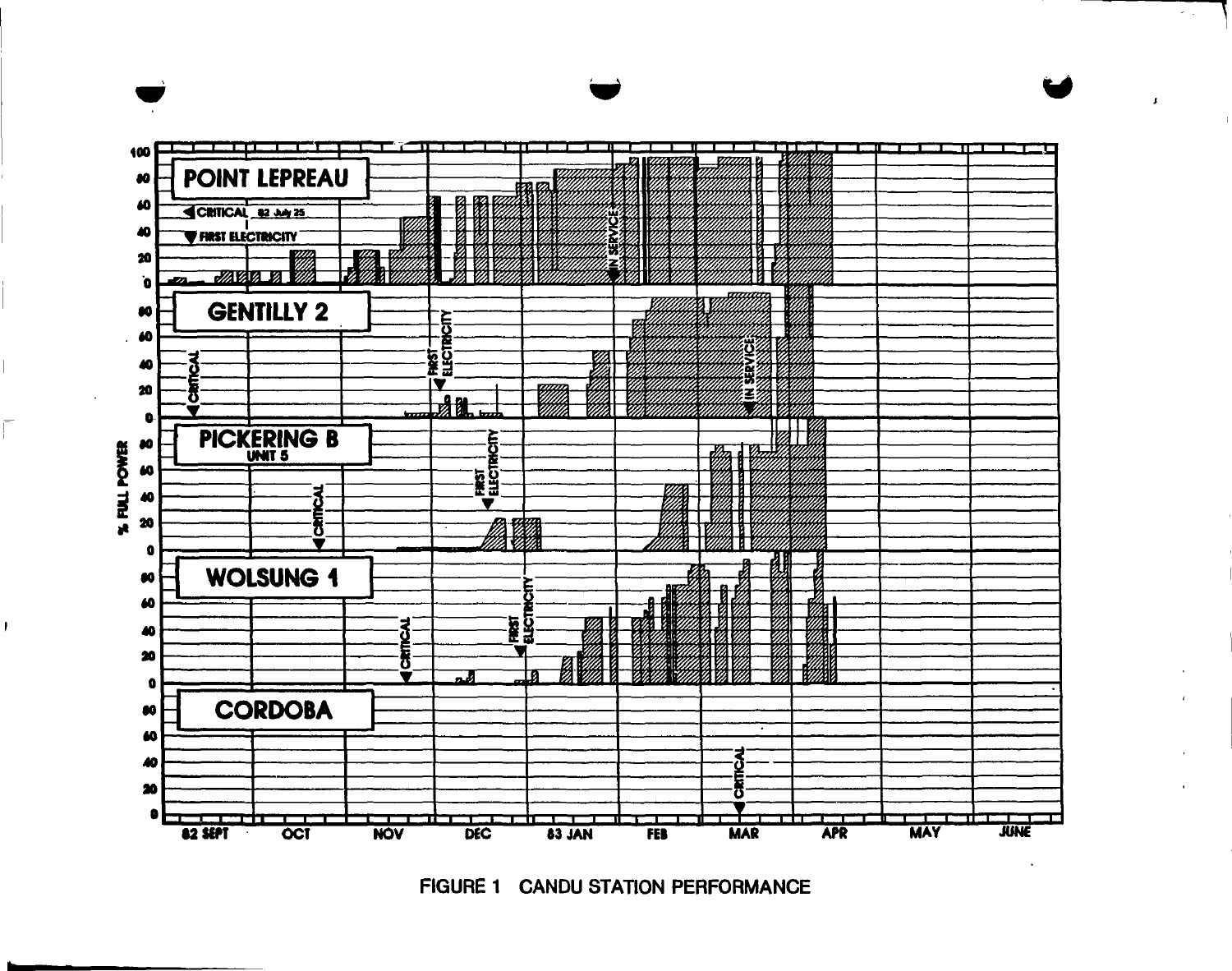

 $\mathbf{r}$ 

 $\cdot$ 

FIGURE 2 ORGANIZATIONAL CHART FOR POINT LEPREAU PROJECT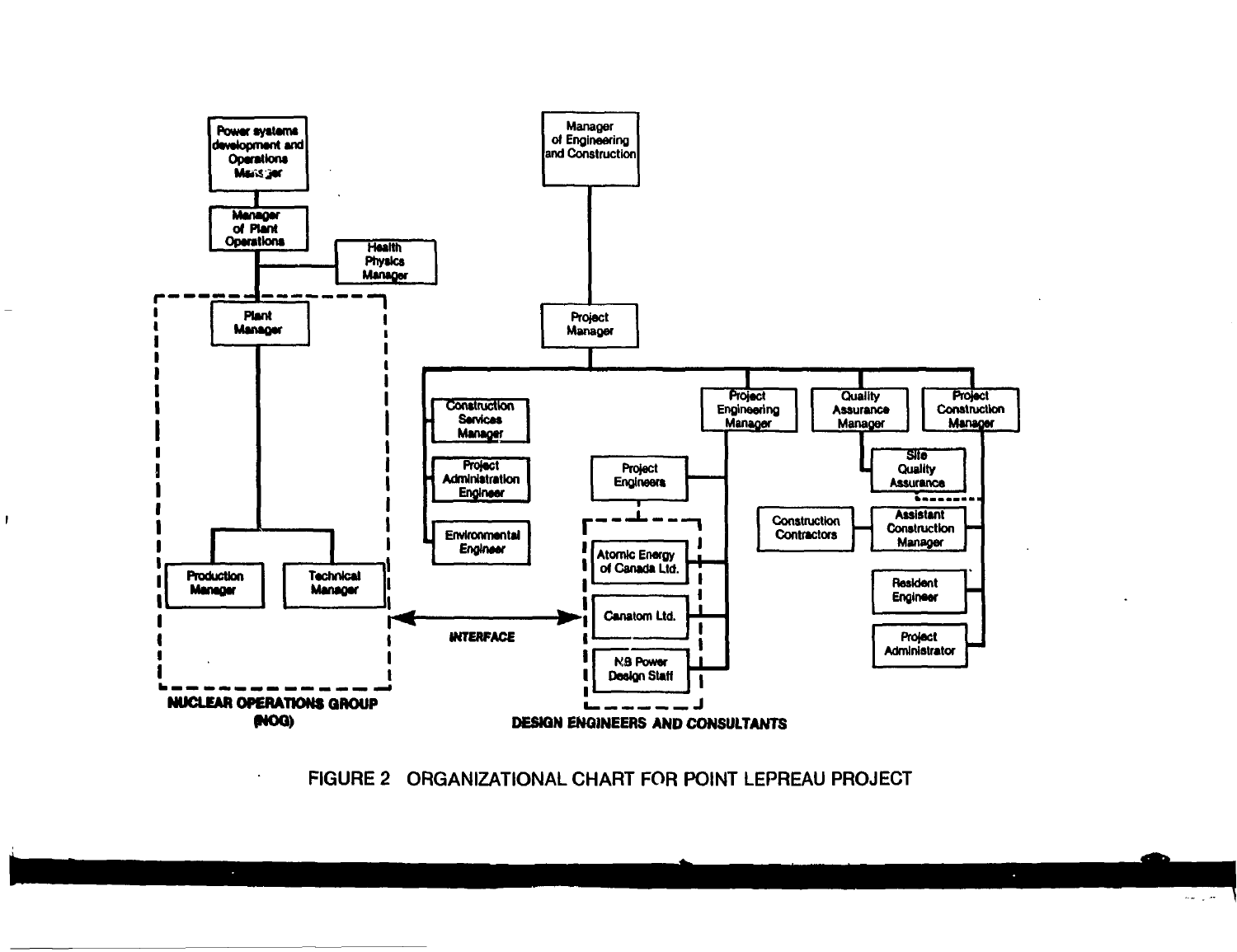

 $\mathcal{C}$ 

 $\blacksquare$ 

# FIGURE 3 UNIT 1 OVERALL SITE PROGRAM



# FIGURE 4 ORGANIZATION

 $\mathbf{I}$